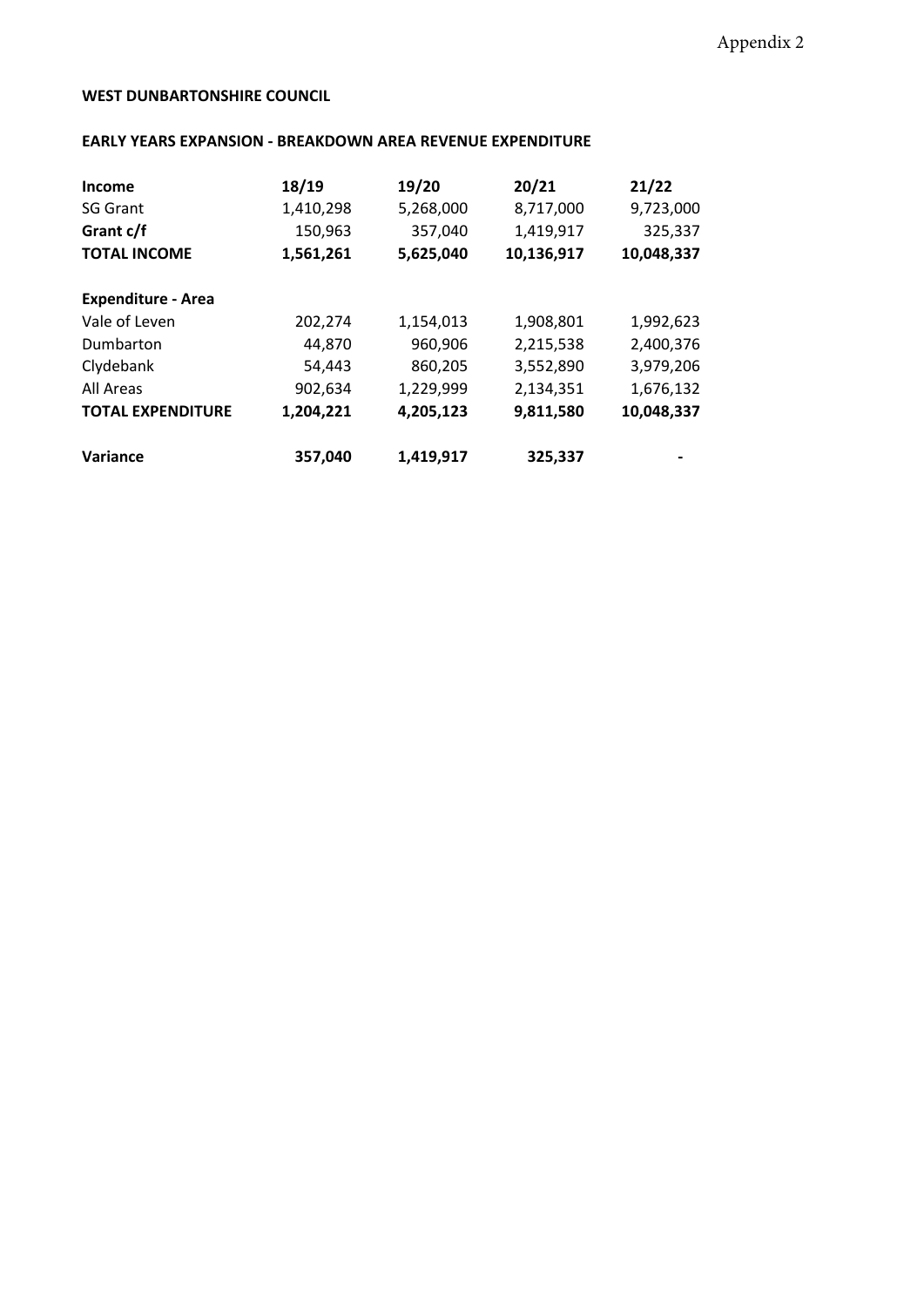| Appendix 2: Early Learning & Childcare Financial Phasing Plan 2018 - 2022 |                                       |                                         |                           |                                  |                                  |                           |                           |                         |                        |                                      |                                                                |                                                 |
|---------------------------------------------------------------------------|---------------------------------------|-----------------------------------------|---------------------------|----------------------------------|----------------------------------|---------------------------|---------------------------|-------------------------|------------------------|--------------------------------------|----------------------------------------------------------------|-------------------------------------------------|
| Area                                                                      | <b>ELCC</b>                           | <b>Capital</b><br><b>Spend</b><br>18/19 | Capital<br>Spend<br>19/20 | <b>Capital</b><br>Spend<br>20/21 | <b>Capital</b><br>Spend<br>21/22 | Revenue<br>Spend<br>18/19 | Revenue<br>Spend<br>19/20 | <b>Revenue</b><br>Spend | 20/21 Spend 21/22 Date | <b>Project</b><br>Revenue Completion | <b>Date of Opening</b><br>to Children for<br><b>1140 hours</b> | <b>Comments</b>                                 |
|                                                                           |                                       |                                         |                           |                                  |                                  |                           |                           |                         |                        |                                      |                                                                |                                                 |
| Vale of Leven                                                             | <b>Balloch</b>                        |                                         |                           |                                  |                                  |                           | 14,271                    | 76,783                  |                        | 78,365 Complete                      | Aug-19                                                         | <b>Project Completed</b>                        |
| Vale of Leven                                                             | St. Mary's Alexandria<br>3-5 Service  | 6,514                                   | 56,000                    |                                  |                                  | 168,589                   | 293,600                   | 300,009                 |                        | 312,535 Complete                     | Apr-18                                                         | <b>Project Completed</b>                        |
| Vale of Leven                                                             | Ferryfield<br>0-3 Service             | 260,747                                 |                           |                                  |                                  | 33,685                    | 3,667                     | 8,091                   |                        | 8,937 Complete                       | $Oct-18$                                                       | <b>Project Completed</b>                        |
| Vale of Leven                                                             | Levenvale ELCC<br>3-5 Service         | 71,212                                  |                           |                                  |                                  |                           | 537,338                   | 543,483                 | 560,501 Jun-19         |                                      | Aug-19                                                         | <b>Project Completed</b>                        |
| Vale of Leven                                                             | <b>Gartocharn ELCC</b><br>0-5 Service |                                         | 10,000                    |                                  |                                  |                           | 59,238                    | 10,000                  |                        | 10,000 Complete                      | Aug-19                                                         | <b>Phasing Completed</b>                        |
| Vale of Leven                                                             | <b>Dalmonach</b><br>3-5 Service       |                                         | 462,500                   |                                  |                                  |                           | 44,423                    | 348,259                 |                        | 370,538 Aug-19                       | Aug-19                                                         | Project delayed due to<br>issues with the site. |
| Vale of Leven                                                             | <b>Riverside ELCC</b>                 |                                         |                           | 415,000                          |                                  |                           |                           | 88,042                  |                        | 100,004 Complete                     | Aug-19                                                         | <b>Project Completed</b>                        |
| Vale of Leven                                                             | Carousel Alexandria                   |                                         |                           |                                  |                                  | ΩI                        | 92,553                    | 179,496                 |                        | 179,496 Aug-20                       | <b>Phasing From</b><br>April 2019                              | Phasing completion by<br>Aug 20.                |
| Vale of Leven                                                             | Lennox ELCC Bonhill 3-5 Service       |                                         |                           |                                  |                                  |                           |                           | 72,109                  |                        | 78,443 Aug-20                        | Aug-20                                                         | Phasing completion by<br>Aug 20.                |
| Vale of Leven                                                             | St Ronan's PS 3-5 Service             |                                         | 60,000                    |                                  |                                  |                           | 108,923                   | 256,511                 |                        | 268,219 Aug-19                       | $\vert$ Dec-19                                                 | Project completion<br>scheduled for Dec 19.     |
| Vale of Leven                                                             | Ladyton ELCC<br>2-3 Service           |                                         | 32,000                    |                                  |                                  |                           |                           | 26,018                  |                        | 25,585 Aug-20                        | Aug-20                                                         | Phasing completion by<br>Aug 20.                |
| <b>TOTAL VALE OF LEVEN</b>                                                |                                       | 338,473                                 | 620,500                   | 415,000                          |                                  |                           | 202,274 1,154,013         | 1,908,801               | 1,992,623              |                                      |                                                                |                                                 |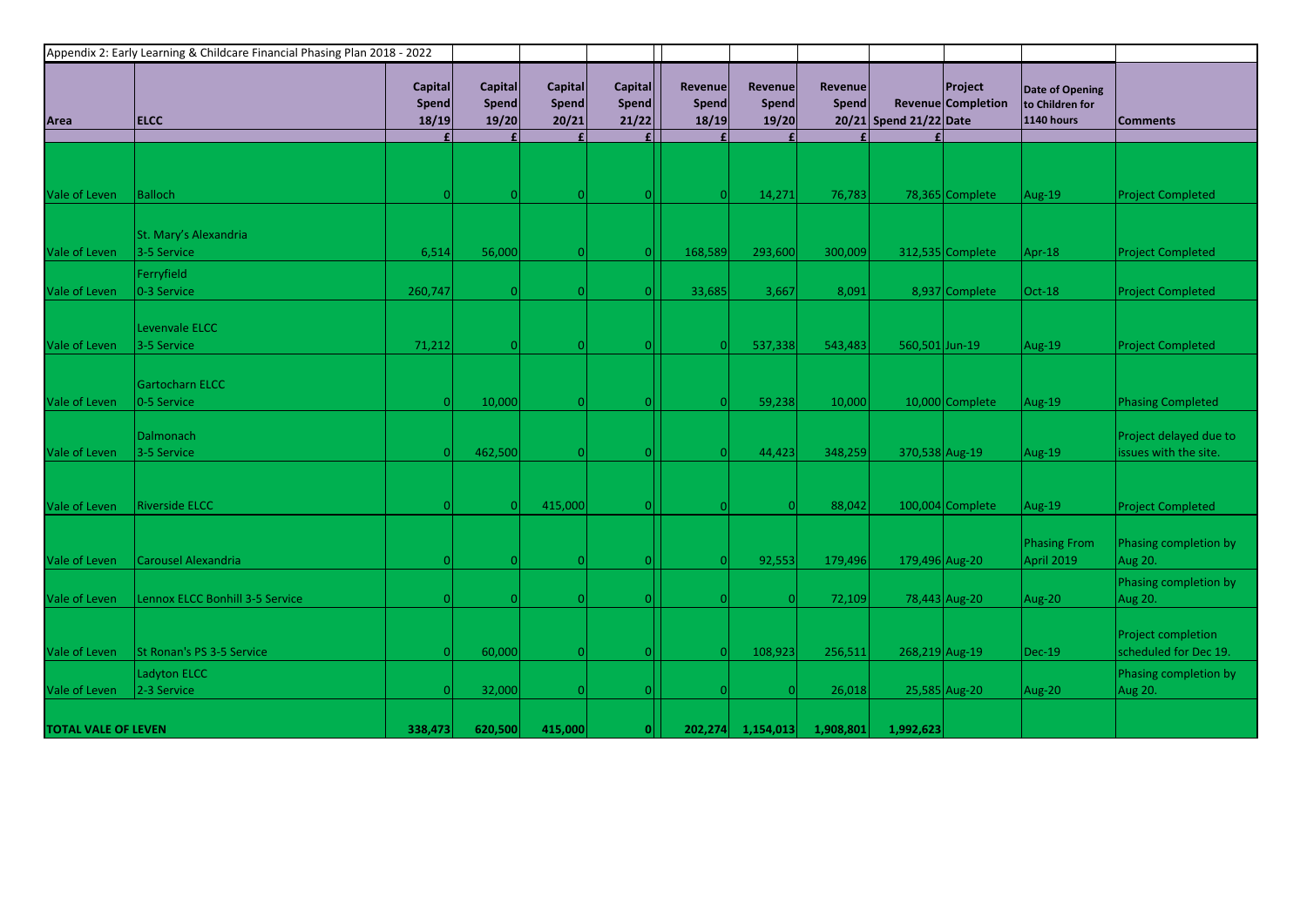| Area                   | <b>ELCC</b>                               | <b>Capital</b><br><b>Spend</b><br>18/19 | Capital<br><b>Spend</b><br>19/20 | Capital<br>Spend<br>20/21 | <b>Capital</b><br>Spend<br>21/22 | <b>Revenue</b><br>Spend<br>18/19 | Revenue<br><b>Spend</b><br>19/20 | Revenue<br>Spend | 20/21 Spend 21/22 Date | <b>Project</b><br><b>Revenue Completion</b> | Date of Opening<br>to Children for<br><b>1140 hours</b> | <b>Comments</b>          |
|------------------------|-------------------------------------------|-----------------------------------------|----------------------------------|---------------------------|----------------------------------|----------------------------------|----------------------------------|------------------|------------------------|---------------------------------------------|---------------------------------------------------------|--------------------------|
|                        |                                           |                                         |                                  |                           |                                  |                                  |                                  |                  |                        |                                             |                                                         |                          |
|                        |                                           |                                         |                                  |                           |                                  |                                  |                                  |                  |                        |                                             |                                                         |                          |
|                        | <b>Andrew B Cameron ELCC</b>              |                                         |                                  |                           |                                  |                                  |                                  |                  |                        |                                             |                                                         |                          |
| Dumbarton              | 3-5 Service                               |                                         | 160,000                          |                           |                                  | 39,870                           | 537,150                          | 535,148          | 554,406 Jun-19         |                                             | Aug-19                                                  | <b>Project Completed</b> |
|                        | <b>Meadowview Braehead ELCC</b>           |                                         |                                  |                           |                                  |                                  |                                  |                  |                        |                                             |                                                         | <b>Project due for</b>   |
| Dumbarton              | $0-3/3-5$ Services                        | 30,767                                  | 644,387                          |                           |                                  |                                  |                                  | 490,988          | 427,986 Apr-20         |                                             | Apr-20                                                  | completion April 20.     |
|                        |                                           |                                         |                                  |                           |                                  |                                  |                                  |                  |                        |                                             |                                                         |                          |
|                        |                                           |                                         |                                  |                           |                                  |                                  |                                  |                  |                        |                                             |                                                         |                          |
|                        | <b>Bellsmyre ELCC</b>                     |                                         |                                  |                           |                                  |                                  |                                  |                  |                        |                                             |                                                         |                          |
| Dumbarton              | 3-5 Service                               |                                         |                                  |                           |                                  | 5,000                            | 164,608                          | 165,255          | 182,271 Aug-19         |                                             | Aug-19                                                  | <b>Project Completed</b> |
|                        |                                           |                                         |                                  |                           |                                  |                                  |                                  |                  |                        |                                             |                                                         |                          |
|                        | <b>Dalreoch Primary Class 3-5 service</b> |                                         |                                  |                           |                                  |                                  |                                  |                  |                        |                                             |                                                         | <b>Project due for</b>   |
| Dumbarton              |                                           |                                         |                                  | 130,000                   |                                  |                                  |                                  | 349,295          | 542,230 Aug-20         |                                             | Aug-20                                                  | completion Aug 20.       |
|                        | <b>Brucehill ELCC</b>                     |                                         |                                  |                           |                                  |                                  |                                  |                  |                        |                                             |                                                         | <b>Project due for</b>   |
| Dumbarton              | 3-5 Service                               |                                         |                                  | 55,000                    |                                  |                                  |                                  | 78,028           |                        | 96,659 Aug-20                               | Aug-20                                                  | completion Aug 20.       |
|                        |                                           |                                         |                                  |                           |                                  |                                  |                                  |                  |                        |                                             | <b>Phasing From</b>                                     | Phasing completion by    |
| Dumbarton              | <b>Great Start</b>                        |                                         |                                  |                           |                                  |                                  | 97,040                           | 197,446          | 197,446 Aug-20         |                                             | April 2019                                              | Aug 20.                  |
|                        |                                           |                                         |                                  |                           |                                  |                                  |                                  |                  |                        |                                             | <b>Phasing From</b>                                     | Phasing completion by    |
| <b>Dumbarton</b>       | <b>Tots R Us</b>                          |                                         |                                  |                           |                                  |                                  | 69,555                           | 148,084          | 148,084 Aug-20         |                                             | April 2019                                              | Aug 20.                  |
|                        |                                           |                                         |                                  |                           |                                  |                                  |                                  |                  |                        |                                             |                                                         | Phasing completion by    |
| Dumbarton              | <b>Carousel Dumbarton</b>                 |                                         |                                  |                           |                                  |                                  | 92,553                           | 251,294          | 251,294 Aug-20         |                                             | <b>Phasing From</b><br>April 2019                       | Aug 20.                  |
|                        |                                           |                                         |                                  |                           |                                  |                                  |                                  |                  |                        |                                             |                                                         |                          |
| <b>TOTAL DUMBARTON</b> |                                           | 30,767                                  | 804,387                          | <b>185,000</b>            |                                  | 44,870                           | 960,906                          | 2,215,538        | 2,400,376              |                                             |                                                         |                          |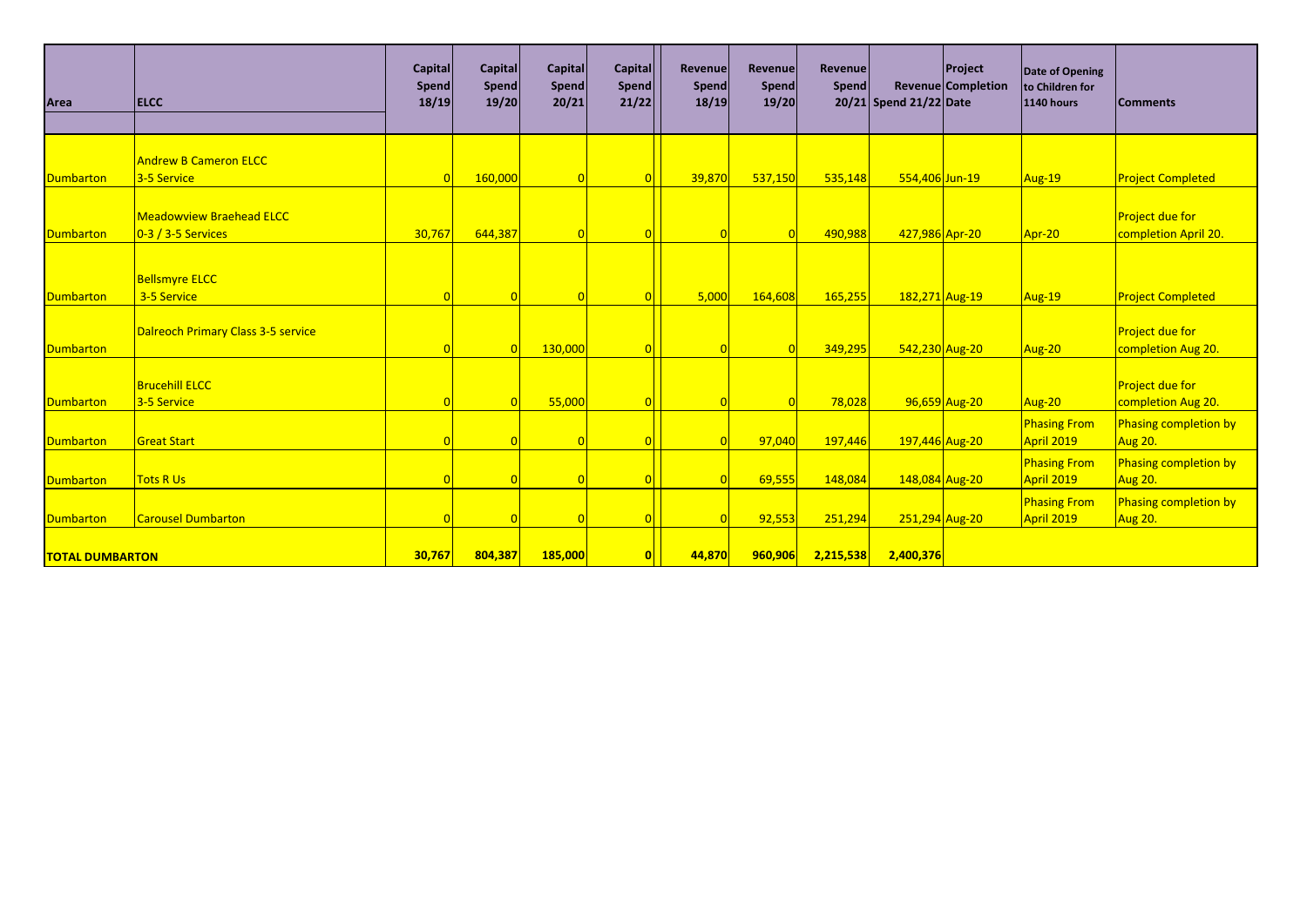| Area      | <b>ELCC</b>                              | <b>Capital</b><br><b>Spend</b><br>18/19 | Capital<br><b>Spend</b><br>19/20 | <b>Capital</b><br>Spend<br>20/21 | Capital<br>Spend<br>21/22 | Revenue<br>Spend<br>18/19 | <b>Revenue</b><br>Spend<br>19/20 | <b>Revenue</b><br>Spend | 20/21 Spend 21/22 Date | <b>Project</b><br>Revenue Completion | Date of Opening<br>to Children for<br>1140 hours | <b>Comments</b>                         |
|-----------|------------------------------------------|-----------------------------------------|----------------------------------|----------------------------------|---------------------------|---------------------------|----------------------------------|-------------------------|------------------------|--------------------------------------|--------------------------------------------------|-----------------------------------------|
|           |                                          |                                         |                                  |                                  |                           |                           |                                  |                         |                        |                                      |                                                  |                                         |
|           | Linnvale ELCC                            |                                         |                                  |                                  |                           |                           |                                  |                         |                        |                                      |                                                  |                                         |
| Clydebank | 3-5 Service                              | $\Omega$                                | n                                | 37,000                           | 01                        | 54,443                    | 25,093                           | 25,368                  |                        | 30,833 Complete                      | Aug-18                                           | Project Completed.                      |
| Clydebank | St. Eunan's ELCC<br>3-5 Service          | $\Omega$                                | 160,000                          | <sup>O</sup>                     | ΟI                        | ΩI                        | 97,349                           | 167,222                 | 132,392 Apr-19         |                                      | Aug-19                                           | Project Completed.                      |
| Clydebank | Clydebank ELCC<br>3-5 Service            |                                         | 10,000                           | 65,000                           | ΩI                        | $\Omega$                  | 10,000                           | 10,000                  | 10,000 Oct-19          |                                      | $Oct-19$                                         | Project Completed.                      |
| Clydebank | Whitecrook ELCC 3-5 Service              |                                         | 85,000                           | $\Omega$                         | ΩI                        |                           | 89,174                           | 68,012                  |                        | 75,898 Dec-19                        | Jan-20                                           | Project due for<br>completion Jan 20.   |
| Clydebank | <b>Whitecrook PS ELCC</b><br>3-5 Service |                                         | 190,000                          | $\Omega$                         | 01                        | $\Omega$                  | 115,246                          | 300,630                 | 318,915 Nov-19         |                                      | $Jan-20$                                         | Project due for<br>completion Jan 20.   |
| Clydebank | <b>OLOL PS ELCC 3-5 Service</b>          |                                         | 320,000                          | $\Omega$                         | ΩI                        | $\Omega$                  |                                  | 405,231                 | 408,172 Apr-20         |                                      | Apr-20                                           | Project due for<br>completion April 20. |
| Clydebank | <b>Dalmuir ELCC</b><br>3-5 Service       | $\Omega$                                | 18,000                           | $\Omega$                         | ΟI                        | $\Omega$                  |                                  | 20,878                  |                        | 96,875 Aug-20                        | Aug-20                                           | Project due for<br>completion Aug 20.   |
| Clydebank | <b>Gavinburn PS ELCC</b><br>3-5 Service  |                                         | 120,000                          | $\Omega$                         | ΩI                        | $\Omega$                  |                                  | 126,996                 | 154,752 Apr-20         |                                      | Apr-20                                           | Project due for<br>completion April 20. |
| Clydebank | Linnvale ELCC                            | $\Omega$                                |                                  | 119,000                          |                           | ΩI                        |                                  | 117,249                 | 161,247 Aug-20         |                                      | Aug-20                                           | Project due for<br>completion Aug 20.   |
| Clydebank | Lennox ELCC<br>0-3 Service               |                                         |                                  | $\Omega$                         | 01                        |                           |                                  | 7,846                   |                        | 5,000 Aug-20                         | Aug-20                                           | Project due for<br>completion Aug 20.   |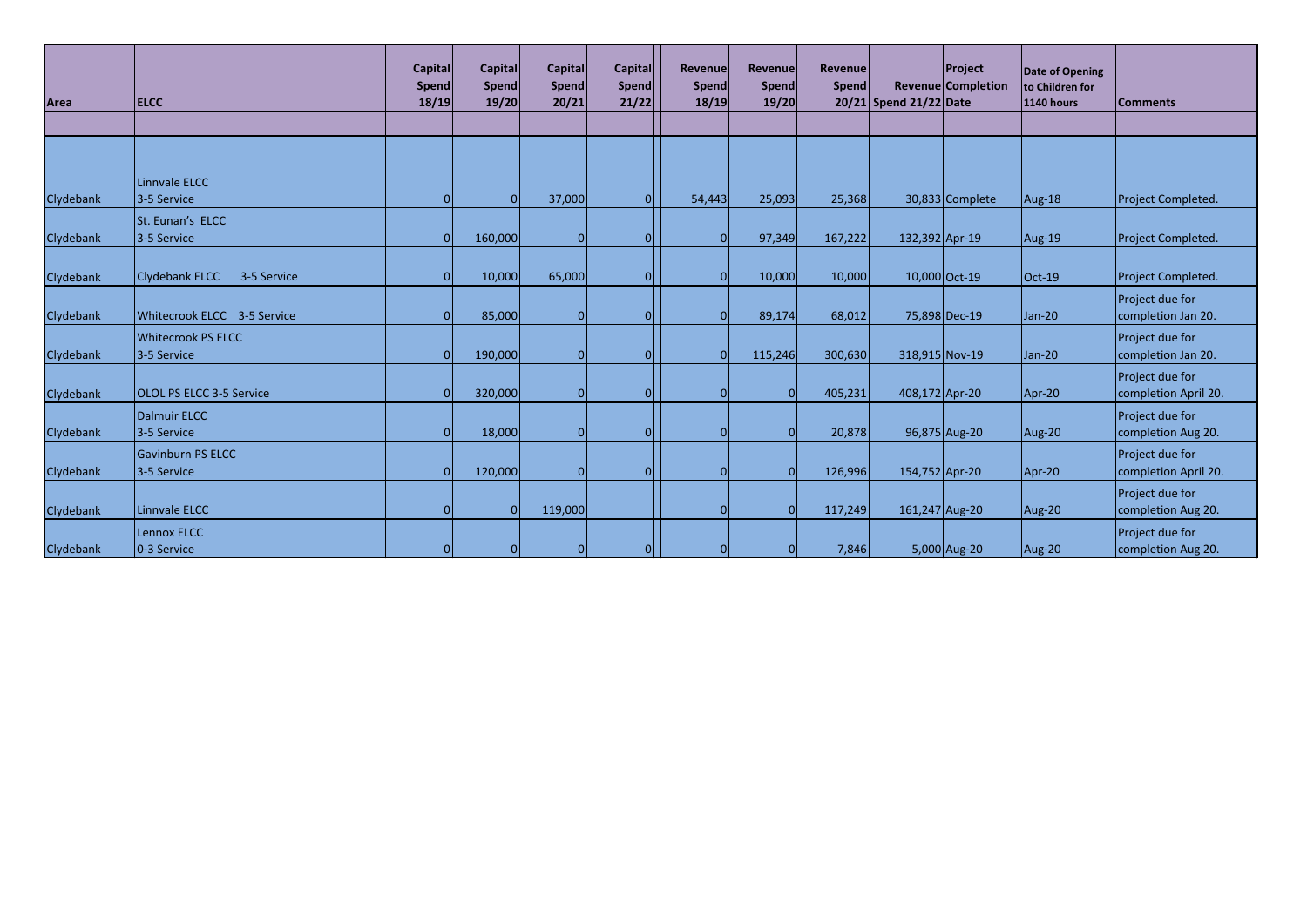| Area                  | <b>ELCC</b>                                 | <b>Capital</b><br><b>Spend</b><br>18/19 | Capital<br>Spend<br>19/20 | <b>Capital</b><br><b>Spend</b><br>20/21 | <b>Capital</b><br>Spend<br>21/22 | Revenue<br><b>Spend</b><br>18/19 | Revenue<br><b>Spend</b><br>19/20 | Revenue<br>Spend | 20/21 Spend 21/22 Date | Project<br><b>Revenue Completion</b> | Date of Opening<br>to Children for<br><b>1140 hours</b> | <b>Comments</b>                         |
|-----------------------|---------------------------------------------|-----------------------------------------|---------------------------|-----------------------------------------|----------------------------------|----------------------------------|----------------------------------|------------------|------------------------|--------------------------------------|---------------------------------------------------------|-----------------------------------------|
| Clydebank             | St. Mary's PS ELCC Duntocher<br>3-5 Service |                                         |                           | 10,000                                  |                                  |                                  | $\Omega$                         | 5,000            |                        | 5,000 Aug-20                         | Aug-20                                                  | Project due for<br>completion Aug 20.   |
| Clydebank             | Carleith PS ELCC 3-5 Service                |                                         |                           | 184,000                                 |                                  |                                  | $\vert$ 0                        | 264,666          |                        | 396,614 May-20                       | Aug-20                                                  | Project due for<br>completion Aug 20.   |
| Clydebank             | <b>Auchnacraig ELCC</b><br>3-5 Service      | 23,297                                  | 291,000                   |                                         |                                  |                                  | $\Omega$                         | 430,064          | 478,427 Apr-20         |                                      | Apr-20                                                  | Project due for<br>completion Aril 20.  |
| Clydebank             | <b>Kilbowie ELCC</b><br>3-5 Service         |                                         | 0                         | 25,000                                  | $\Omega$                         |                                  | 0I                               | 104,935          | 206,288 Aug-20         |                                      | Phasing From<br>Jan 20                                  | Completion due Aug 20.                  |
| Clydebank             | <b>Bright Beginnings</b>                    |                                         | O                         |                                         | $\Omega$                         |                                  | 66,189                           | 166,034          |                        | 166,034 Aug-20                       | Phasing From<br>April 2019                              | Phasing completion by<br><b>Aug 20.</b> |
| Clydebank             | Brookland                                   |                                         |                           |                                         |                                  |                                  | 80,773                           | 260,269          | 260,269 Aug-20         |                                      | <b>Phasing From</b><br>April 2019                       | Phasing completion by<br><b>Aug 20.</b> |
| Clydebank             | <b>Nursery Times</b>                        |                                         |                           |                                         |                                  |                                  | 92,553                           | 219,883          | 219,883 Aug-20         |                                      | <b>Phasing From</b><br>April 2019                       | Phasing completion by<br><b>Aug 20.</b> |
| Clydebank             | Sunflower                                   |                                         |                           |                                         |                                  |                                  | 101,527                          | 358,992          | 358,992 Aug-20         |                                      | <b>Phasing From</b><br>April 2019                       | Phasing completion by<br><b>Aug 20.</b> |
| Clydebank             | Villa Kindergarten                          |                                         |                           |                                         |                                  |                                  | 67,311                           | 107,698          | 107,698 Aug-19         |                                      | <b>Phasing From</b><br>April 2019                       | Phasing completion by<br>Aug 20.        |
| Clydebank             | Lucky Little Stars                          |                                         |                           |                                         | $\Omega$                         |                                  | 67,311                           | 242,320          |                        | 242,320 Aug-19                       | Phasing From<br>April 2019                              | Phasing completion by<br><b>Aug 20.</b> |
| Clydebank             | Children's Hour                             |                                         |                           |                                         | $\Omega$                         |                                  | 47,679                           | 143,597          | 143,597 Aug-19         |                                      | Phasing From<br>April 2019                              | Phasing completion by<br>Aug 20.        |
| <b>CLDEBANK TOTAL</b> |                                             | 23,297                                  | 1,194,000                 | 440,000                                 | $\Omega$                         | 54,443                           | 860,205                          | 3,552,890        | 3,979,206              |                                      |                                                         |                                         |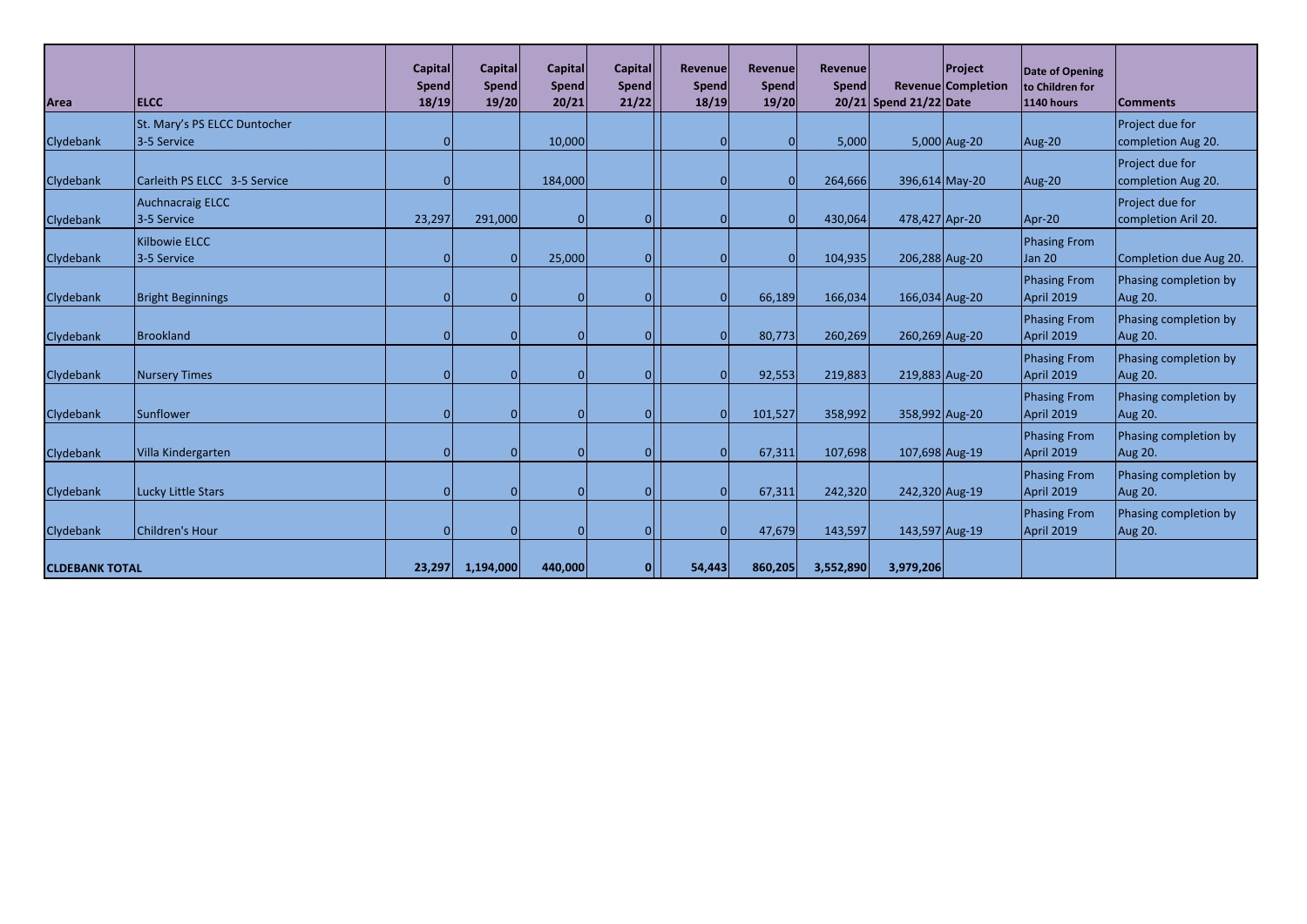| Area                     | <b>ELCC</b>                                                                             | Capital<br><b>Spend</b><br>18/19 | Capital<br>Spend<br>19/20 | <b>Capital</b><br><b>Spend</b><br>20/21 | <b>Capital</b><br><b>Spend</b><br>21/22 | <b>Revenuel</b><br>Spend<br>18/19 | Revenue<br>Spend<br>19/20 | Revenue<br>Spend | 20/21 Spend 21/22 Date | <b>Project</b><br>Revenue Completion | Date of Opening<br>to Children for<br><b>1140 hours</b> | <b>Comments</b> |
|--------------------------|-----------------------------------------------------------------------------------------|----------------------------------|---------------------------|-----------------------------------------|-----------------------------------------|-----------------------------------|---------------------------|------------------|------------------------|--------------------------------------|---------------------------------------------------------|-----------------|
|                          |                                                                                         |                                  |                           |                                         |                                         |                                   |                           |                  |                        |                                      |                                                         |                 |
| <b>All Areas</b>         | <b>Kilpatrick Early Years Service</b>                                                   | 10,000                           | $\overline{0}$            |                                         | 0                                       |                                   | 5,000                     | 5,000            | 5,000                  |                                      |                                                         |                 |
| <b>All Areas</b>         | Childminders                                                                            | ŋ                                | $\Omega$                  |                                         | O                                       |                                   | 0                         | 15,581           | 15,581                 |                                      |                                                         |                 |
| <b>All Areas</b>         | <b>Facilities Management</b>                                                            | ŋ                                | $\Omega$                  |                                         | O                                       | 29,839                            | 131,000                   | O                | $\Omega$               |                                      |                                                         |                 |
| <b>All Areas</b>         | <b>Central Management</b>                                                               | O                                | 0                         |                                         | 0                                       | 268,654                           | 353,644                   | 424,531          | 440,742                |                                      |                                                         |                 |
| <b>All Areas</b>         | Graduates                                                                               | O                                | $\Omega$                  |                                         | $\Omega$                                | 118,400                           | 316,146                   | 325,630          | 335,399                |                                      |                                                         |                 |
| <b>All Areas</b>         | <b>Psychological Service</b>                                                            | 0                                | $\Omega$                  |                                         |                                         |                                   | 69,042                    | 70,250           | 71,480                 |                                      |                                                         |                 |
| <b>All Areas</b>         | <b>Early Years Outreach Posts</b>                                                       | ŋ                                | $\Omega$                  |                                         | O                                       |                                   | <sup>0</sup>              | 42,439           | 43,712                 |                                      |                                                         |                 |
| <b>All Areas</b>         | Cover                                                                                   | U                                | $\Omega$                  |                                         | 0                                       |                                   | 20,000                    | 30,000           | 40,000                 |                                      |                                                         |                 |
| <b>All Areas</b>         | <b>Workforce Development</b>                                                            | U                                | $\Omega$                  |                                         | O                                       |                                   | 20,000                    | 25,000           | 30,000                 |                                      |                                                         |                 |
| <b>All Areas</b>         | <b>Expansion Management Service Structure</b>                                           | 0                                | $\Omega$                  |                                         | $\Omega$                                | 267,649                           | 197,052                   | 98,240           | $\overline{0}$         |                                      |                                                         |                 |
| <b>All Areas</b>         | <b>Resourcing Better Futures</b>                                                        |                                  | 0                         |                                         | 0                                       | 200,504                           | $\overline{0}$            | 257,548          | 369,262                |                                      |                                                         |                 |
| <b>All Areas</b>         | <b>Modern Apprentices</b>                                                               | $\Omega$                         | $\Omega$                  |                                         | $\Omega$                                | 17,588                            | 18,115                    | 72,773           | 74,956                 |                                      |                                                         |                 |
| <b>All Areas</b>         | CFCR Expansion (Dabden, Pram Shelters)                                                  | ŋ                                | $\Omega$                  |                                         |                                         |                                   | 0                         | 300,000          | $\overline{0}$         |                                      |                                                         |                 |
| <b>All Areas</b>         | Unallocated expansion funds to allow for<br>ongoing variations in need                  |                                  | <sup>0</sup>              |                                         | 0                                       |                                   | 0                         | 200,000          | 100,000                |                                      |                                                         |                 |
| <b>All Areas</b>         | Kitchen Equipment (upgrade to legacy facilities)                                        | $\Omega$                         | 200,000                   | 250,000                                 | $\overline{0}$                          |                                   | <sup>O</sup>              | $\Omega$         | $\overline{O}$         |                                      |                                                         |                 |
| <b>All Areas</b>         | Provision of outdoor areas                                                              |                                  | $\overline{0}$            | 600,000                                 | 0                                       |                                   | 100,000                   | 150,000          | 150,000                |                                      |                                                         |                 |
| <b>All Areas</b>         | Salaries Recharge                                                                       | 39,584                           | 50,264                    | 50,264                                  | 50,264                                  |                                   | 0                         |                  | 0                      |                                      |                                                         |                 |
| <b>All Areas</b>         | Poilcy change to allocate places to 3 year olds<br>one month after their third birthday |                                  |                           |                                         |                                         |                                   | $\Omega$                  | 117,359          | 117,359                |                                      |                                                         |                 |
| <b>TOTAL EXPENDITURE</b> |                                                                                         | 49,584                           | 250,264                   | 900,264                                 | 50,264                                  |                                   | 902,634 1,229,999         | 2,134,351        | 1,676,132              |                                      |                                                         |                 |